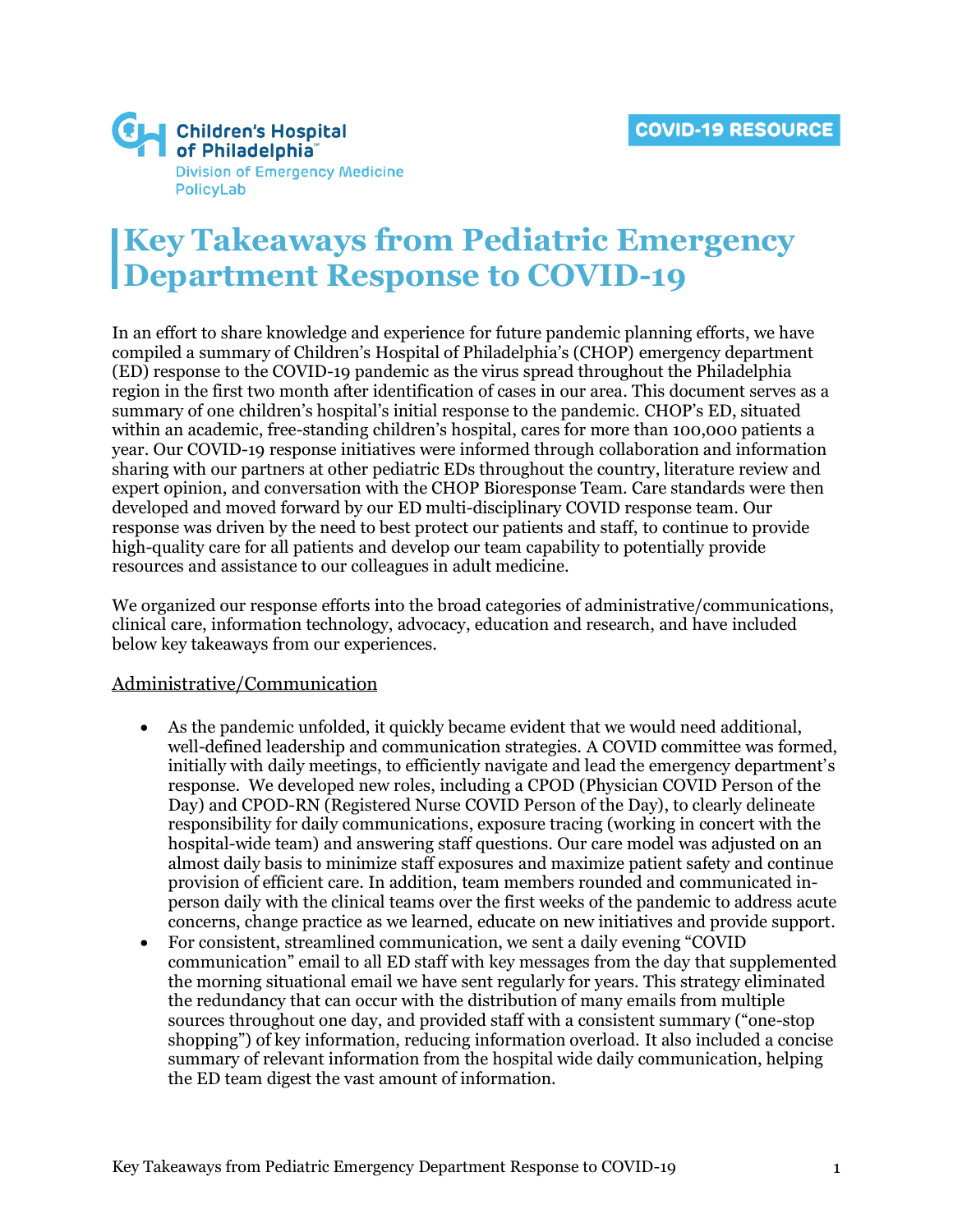- Typically, our team performs patient care/safety huddles on shifts throughout the day; with the arrival of coronavirus, we transitioned to "remote huddling" through the development of a 4-5 minute easily accessible podcast that nursing leadership organized and sent out each night, addressing key updates and questions that were asked that day. This communication supplemented the daily emails and allowed for continued "conversation" between the RN leaders and the frontline staff.
- In order to provide opportunities for staff to ask questions in real-time and anonymously, we developed a Google document to collect questions, with a corresponding FAQ document to catalog answers.
- We held weekly remote meetings with the entire division to provide updates and opportunity for Q&A.

**\*Key Takeaways:** Frequent, succinct communications and ample opportunity for staff to ask questions and express concerns was key in maintaining staff morale, in providing consistent messaging, in implementing new workflows/procedures, and in sharing information to keep patients and staff safe.

# Clinical Care

- Much of the team's effort was directed towards adjusting and refining our clinical care model. For example, ED team members (MD and RN), as longstanding participants in CHOP's Hosptial Bioresponse Team, began monitoring the outbreak with the rest of the Bioresopnse Team in mid-January, and began sharing information with the entire ED team while starting preparations for our response.
- In early March, as the pandemic spread, we convened daily committee meetings to review response planning, processes, and problems, and we developed multi-disciplinary workgroups (listed below) to divide tasks and maximize efficiency.

| <b>Workgroups</b>                                     |                              |
|-------------------------------------------------------|------------------------------|
| <b>Adult Care</b>                                     | <b>PPE Group</b>             |
| <b>Clinical Committee</b>                             | <b>Research Group</b>        |
| <b>COVID Nursing Operations</b>                       | Resuscitation                |
| CPOD (physician)                                      | Simulation                   |
| Discharge/PT communication                            | Social Distancing            |
| EPIC Documentation, etc.                              | Staffing                     |
| <b>Exposures Follow Up</b>                            | <b>Staff Communication</b>   |
| <b>Fit Testing</b>                                    | Supplies                     |
| Lab Group                                             | Surge/Emergency Preparedness |
| Pathway Group                                         | <b>Trainee Education</b>     |
| Patient/Family COVID resources, Integrative<br>Health | Transport/EMS                |
| <b>Patient Transports</b>                             | Telehealth                   |
| Parent and Family Visitation                          | Wellness                     |

• We realized that the issue of tracking exposure of staff to patients with COVID-19 was of utmost importance, and so, while hospital processes were being developed, we quickly created an internal contact tracing system to manage ED patient and employee exposures.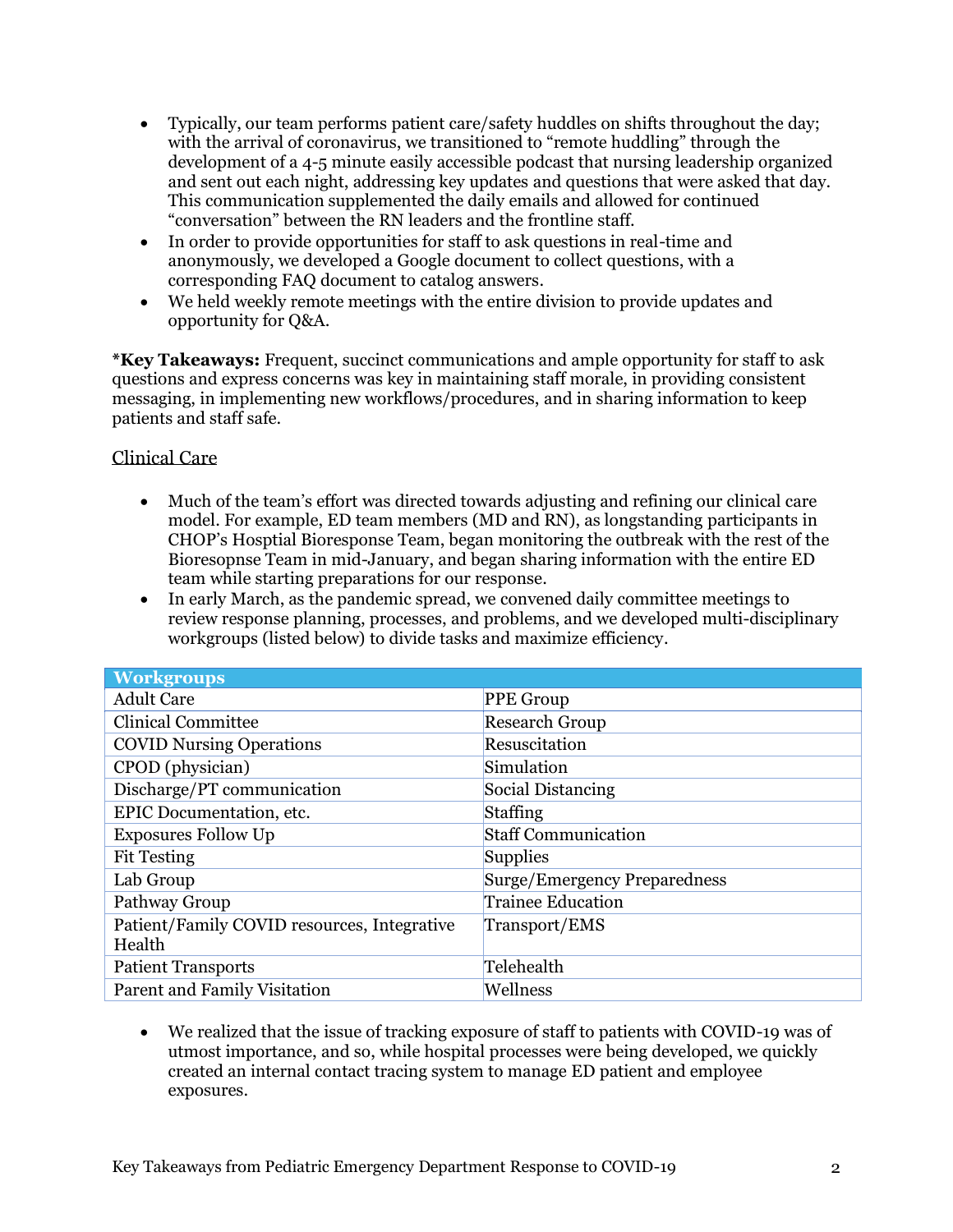- In addition, we sought the advice and guidance of colleagues around the country to anticipate future needs and identify potential areas for development or opportunities to improve upon current local practice.
- We developed multiple specific clinical care initiatives starting in March:
	- o **Space adjustments:** We moved triage and greeting to the ED entrance, allowing for screening, immediate masking of patients/families and, then, appropriate triage and cohorting of patients. We also reconfigured the hospital welcome space and the ED waiting room to allow for patient cohorting by symptoms/exposure, and reconfigured ED clinical care teams to support patient cohorting by symptoms/exposure.
	- o **Clincal pathway:** We developed and frequently revised (at times, daily) [a novel](https://www.chop.edu/clinical-pathway/2019-novel-coronavirus-emergency-clinical-pathway)  [coronavirus clinical pathway,](https://www.chop.edu/clinical-pathway/2019-novel-coronavirus-emergency-clinical-pathway) which provided a hierarchical process map with supplemental information to standardize all processes around the care of the suspected or confirmed COVID-19. An EPIC order set was developed for SARS-CoV-2 PCR (screening vs diagnostic) and discharge instructions guiding suspected/confirmed COVID care were created. When a COVID-related multisystem inflammatory disorder (MIS-C) was identified, we quickly developed a pathway for the evaluation of these patients as well.
	- o **Special attention for the safe, efficient care of critically ill children:**  Critically ill often require aerosol generating procedures, which have the highest risk of transmitting the virus to others. We collaborated with colleagues from Respiratory Therapy, Infection Prevention and Control, Critical Care, and Pulmonology to review procedures and mitigation techniques, and developed guidance for staff throughout the institution. We also rapidly re-vamped our resuscitation procedures, including creating a second resuscitation bay space; developing a remote "command center;" using novel communication devices, designating locations for donning/doffing PPE with PPE monitor guidance; and minimized staff who provided care at the bedside. To put these actions into practice, we practiced with frequent resuscitation simulations, some unannounced, including during evenings and weekends. We also created emergency airway bags with appropriate PPE including N95 and HEPA filters for unanticipated respiratory events.
	- o **Testing:** We developed a [testing alogrithim](https://www.chop.edu/clinical-pathway/2019-novel-coronavirus-emergency-clinical-pathway) to determine who needed testing, which included all admitted patients, and a robust follow-up plan for notification of test results.
	- o **Collaboration:** We partnered with our local EMS systems to ensure safe and appropriate transfer of care. We attended daily (and later tri/bi-weekly) hospital bioresponse meetings to ensure alignment and collaboration with our infection prevention and control team, supply, and the other inpatient (as well as outpatient) clinical care teams.
	- o **Other clinical care initiatives**: Examples include surge planning (for pediatric or adult patients); advocating for appropriate PPE and participating in conservation efforts; training ED staff to serve as PPE monitors and as N95 fit testers; additional training on the safe use of restraints for behavioral health patients; transition to a remote registration process to limit staff contact with patients; and adjustment of the care team model, including development of a robust back-up call system for all levels of providers for exposure or illness and the use of technology (e.g., iPads, centralized monitors) to limit patient exposures.

**\*Key Takeaways:** The many aspects of clinical care that we needed to adjust quickly required breaking issues down into subsets with small teams responsible for specific tasks and providing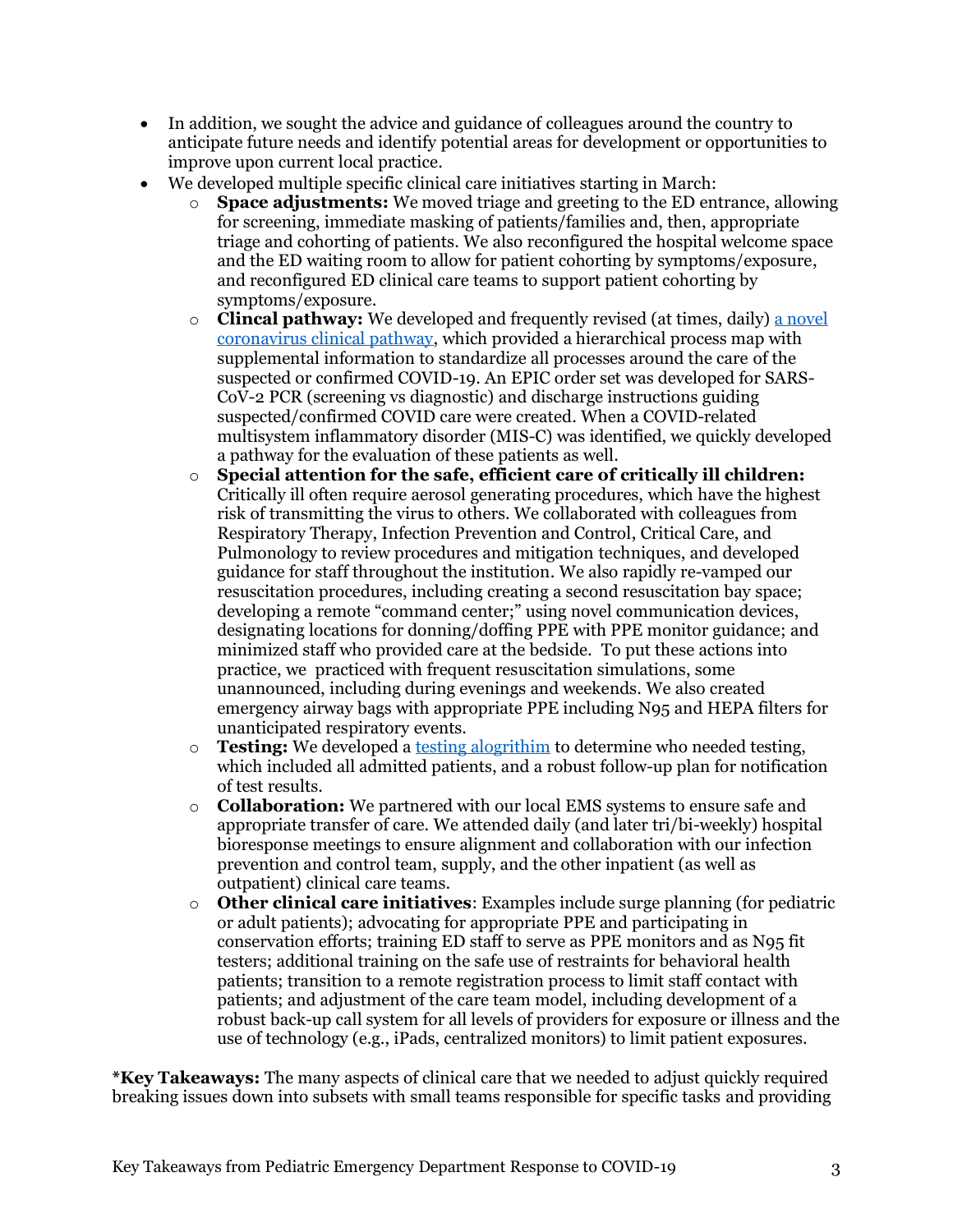autonomy for these groups to move forward with changes, while working with hospital teams/leadership. We then relied on these teams to report back to our larger group so changes occurred efficiently. Additionally, the development of a clinical pathway that was updated as needed allowed for consistent and appropriate care to be delivered by the entire team.

# Information Technology

- We developed an order for COVID-19 testing, and updated it to include indication screening or diagnostic—to assist others involved in a patient's care (such as consultants and inpatient teams).
- We added COVID testing data to the ED dashboard in EPIC to provide information to the entire team in real time.
- We obtained iPads for telemedicine consults and for video interpretation.

**\*Key Takeaway:** Technology, particularly an existing electronic health record that allowed for nimble changes, was key to our response efforts.

## Advocacy

• Keeping in mind that the pandemic was creating many economic hardships for our patients and families, beyond their medical issues, and understanding that the ED was often the only location families were traveling to outside of their homes, our advocacy team developed processes to provide meals in the ED, developed a list of community resources to provide at discharge, and developed a process with the CHOP Social Work Division to routinely offer support to all families.

**\*Key Takeaway:** The ED is a safety net location, and a few simple interventions allowed us to address much more than the health needs of our patients and families.

# Education

- As a teaching hospital with a commitment to education, we quickly revamped our educational platform to ensure continued trainee learning while allowing for social distancing in times outside of clinical shifts. We transitioned to a remote curriculum, but maintained three novel Pediatric Emergency Medicine (PEM) faculty- or fellowdelivered lectures per week.
- We developed a PEM learning bank with online lectures available for review by trainees outside of clinical environment.
- We created and deployed educational modules for nurses on a new platform to provide remote access to yearly skills lab.

**\*Key Takeaways:** It's important to remember all aspects of an academic hospital's mission, and technology and a dedicated team allowed us to adjust to remote learning quickly.

### Research

• As the pandemic spread, the quantity of scientific research related to COVID-19 increased exponentially. We realized this information was of vital importance and would affect our clinical care, and we wanted to ensure we were on the cutting edge of incopoprating new information into our work. However, the amount of literature was